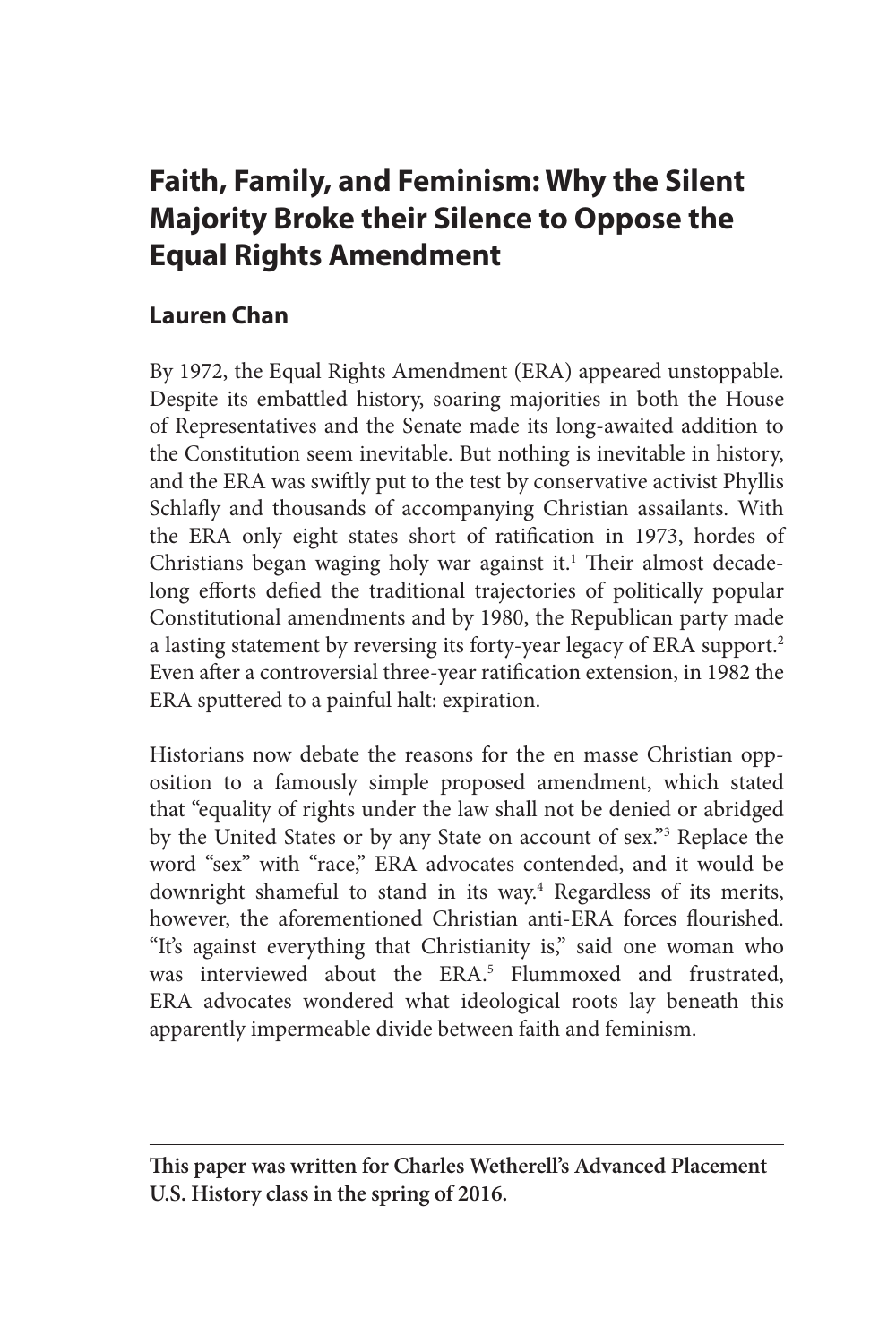Many historians involved in this debate now turn to the political climate of the 1970s and early 1980s to examine its unique sociopolitical context. The ERA battle ran parallel to the rise of a highly religious conservatism within the Republican party known as the "New Right." As such, some historians argue that the ERA was merely collateral damage in a far-reaching Republican political agenda that attempted to coalesce an electorate devoutly conservative in both social and economic terms. While the fusion of Christianity and conservatism was both politically expedient and influential in the anti-ERA crusade, that was not likely the primary motive for opposition to the ERA. Christian opposition to the ERA was in fact driven by female-led grassroots campaigns that typically supported the ideals of feminism itself but drew from religiously zealous defense of family values. Despite claims that females were mere pawns in a male-oriented anti-ERA battle, Christian women primarily enacted opposition to the ERA because they truly believed their families were threatened by perceived social consequences of the ERA. Ironically, most Christians actually did not oppose the ideal of gender parity and even believed they were protecting a God-ordained standard of superior rights for females by opposing the ERA. This tension between collective understanding of Christian ERA opposition as a patriarchal power play, as opposed to a genuine faith-based concern, prevails today.

#### **Personal or Political?**

Historians debate the true reasons for Christian opposition to the ERA. Some historians argue that anti-ERA efforts were a genuine, femaleled expression of the religious fundamentalist movement. One of these scholars is Donald G. Mathews, a professor of American history who teaches at the University of North Carolina at Chapel Hill. In his article, "'Spiritual Warfare': Cultural Fundamentalism and the Equal Rights Amendment," Mathews asserts that behind ERA opposition lay sincere, female-initiated allegiance to the gender roles outlined in fundamentalist understandings of the Bible. Mathews presents the primary roadblock to ERA ratification as the actions of Christian women who were legitimately concerned with the survival of their identities and values. According to his depiction of the movement,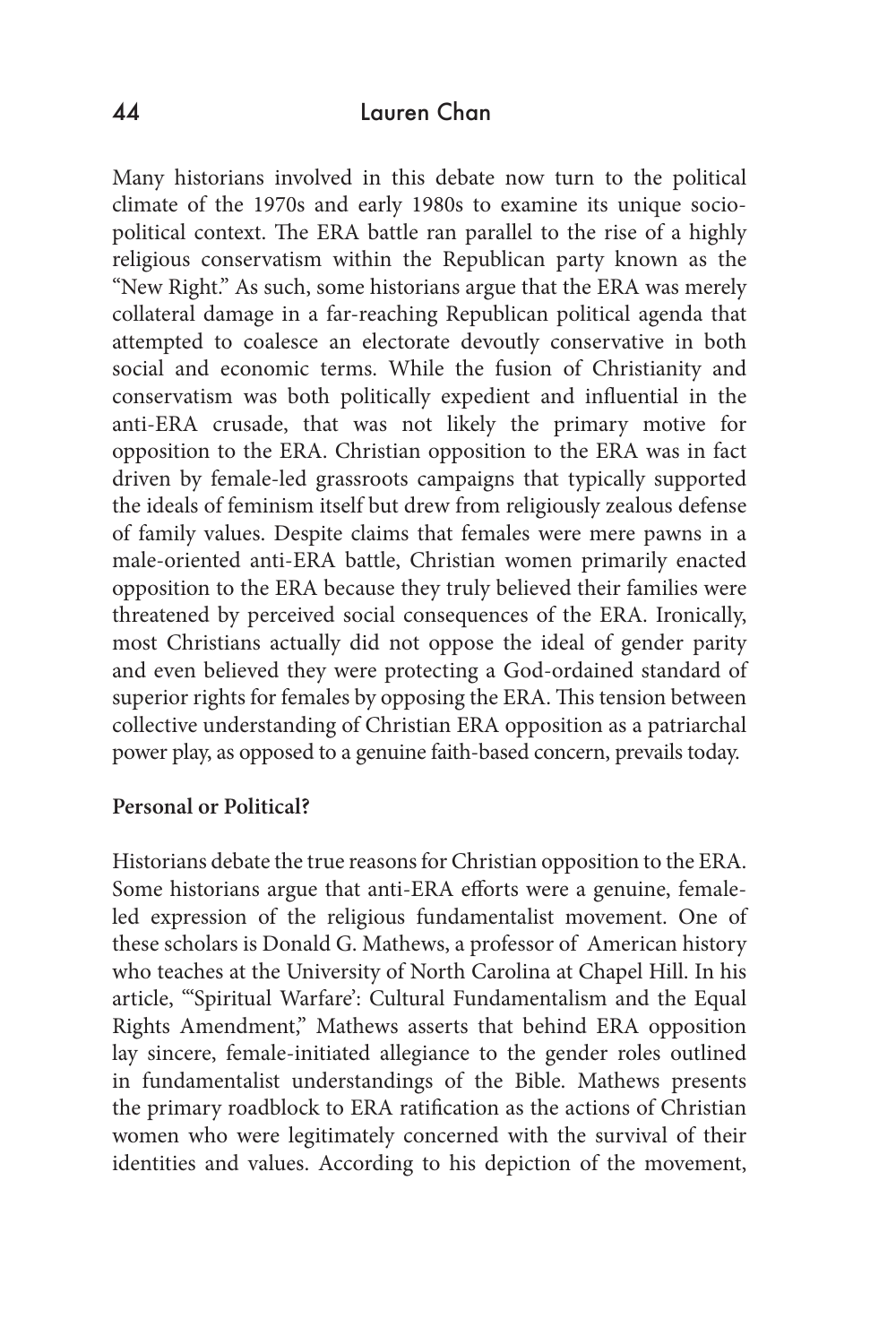Christian opposition to the ERA was understandable because of its basis in Christian doctrines regarding the "sacred order of creation," especially as it pertained to gender roles.<sup>6</sup> In his article, Mathews draws predominantly from anecdotal evidence of countless anti-ERA women and their frantic attempts to stop the ERA in its tracks. Lack of empirical data notwithstanding, Mathews presents a conceptually compelling argument by incorporating theology and contrasting feminists' fluid conceptions of gender with Christian women's typically static interpretations of gender.

On the opposite side of the spectrum, other historians argue that anti-ERA efforts were primarily motivated by the formation of a familycentered New Christian Right political agenda that could garner widespread support. Historian Seth Dowland, who holds a Ph.D. in American Religions from Duke University, compares previously ambivalent evangelical Christian opinions on abortion, feminism, and gay rights to the hard-line positions developed throughout the 1970s. According to Dowland, most evangelicals "supported the Equal Rights Amendment and equivocated on abortion" in the early 1970s, and the matter of gay rights was seen as a "marginal issue until the end of the decade." Dowland then suggests that the anti-ERA movement was simply a mouthpiece for a larger "defense of the family" premise emerging from this relatively recent conservative inclination. Dowland also states that evangelical leaders and New Right politicians were the leading forces in this political charge rather than the women that the ERA would have mainly affected. While Dowland's logical proceedings appear to clearly indict these apparently scheming political tacticians, he condemns "Christian Right leaders" and a "small cadre of evangelical ministers" without ever naming more than one example.<sup>7</sup> By reason alone, Dowland presents a damning case against evangelical Christians and their supposedly religious misgivings surrounding the ERA. However, without substantive evidence in his article "'Family Values' and the Formation of a Christian Right Agenda," Dowland cannot so sweepingly claim that such large-scale divisive positions drew exclusively from a conniving few. Furthermore, Dowland's liberal bias appears by his omission of the counter-argument for sincere, femaledriven ERA opposition. Despite its faults, there are certainly truths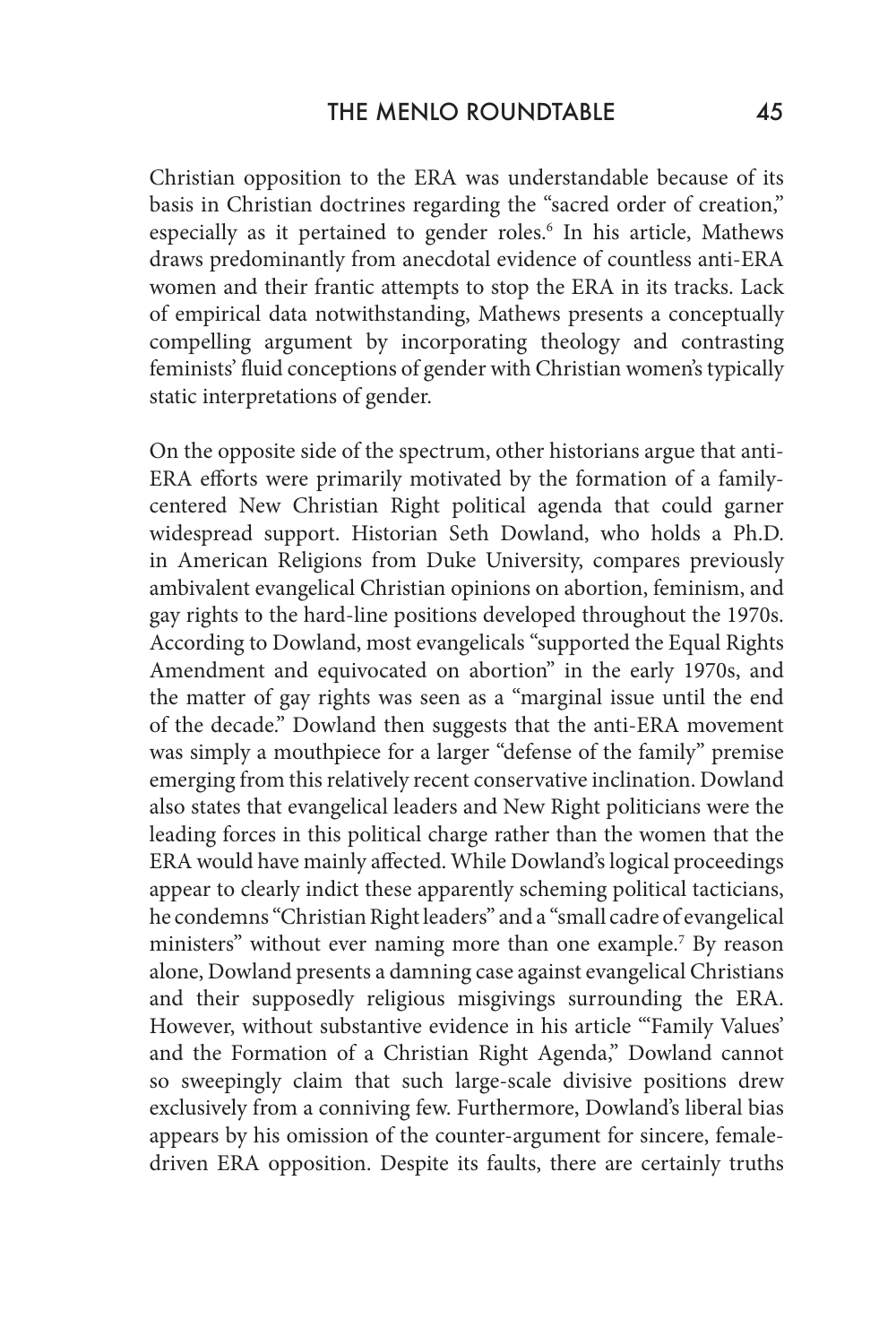to be found in Dowland's argument, especially when considering the decisive Christian shift in the political atmosphere of the time.

### **It's All Politics: The Role of the New Religious Right**

Like Dowland, some argue that Christian male leaders led a politicallymotivated, fundamentally patriarchal charge against the ERA with women in tow as puppets in order to ensure that conservatism was not branded as anti-women. To this end, many point to the fact that men served as the original catalysts for opposition as evidence. Longtime North Carolina senator and vocal ERA assailant Sam Ervin stirred up anti-ERA sentiment within Congress until he could recruit Phyllis Schlafly, the eventual figurehead, to step into the fight.<sup>8</sup> After Ervin teamed up with Schlafly, she wrote Ervin, telling him that they needed female visibility "at the top."9 This concern reveals that the lack of celebrity female opposition to the ERA was a threat to male politicians like Ervin because Ervin, and the entire anti-ERA cause, could have been pegged by the public as anti-women. This desperation for conspicuous female solidarity suggests that women, at least at the beginning of Ervin's attacks on the ERA, were simply needed as token supporters. Additionally, the rise of the Republican Christian Right, led mainly by men, appeared to engineer a New Right agenda at the expense of the ERA's success. During the ratification window of the ERA, conservative politicians founded a network of research institutes and successfully mobilized a wider Christian base, revitalizing their party as they drained the ERA of its support.<sup>10</sup> For example, politician Howard Phillips, a former official in the Nixon administration, helped establish religious political groups like The Moral Majority and the American Life League.<sup>11</sup> This push by the Republican party to widen their constituency demonstrates politically-motivated reasoning for ERA opposition, reasoning that had little or nothing to do with gender equality itself. Their actions suggest the manifestation of an establishment politic desire to win over more Christian voters rather than a care for the ERA's content and consequences. Christian leaders and churches themselves also engaged their congregations in political activism. Popular Christian televangelist Jerry Falwell established a political action committee and effectively expanded the Religious Right's agenda to include support for religious school tax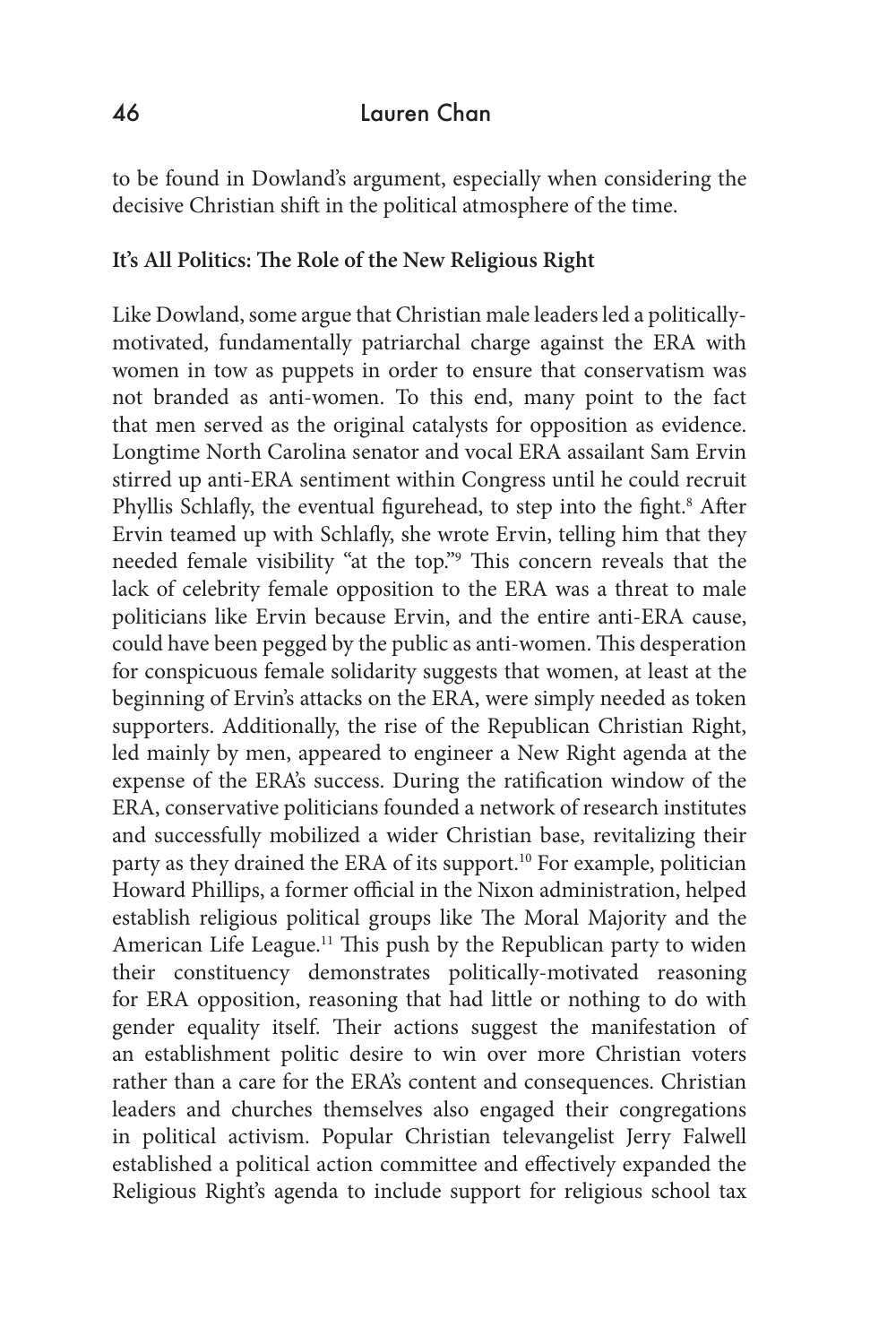credits, defense of South Africa, and increases in military spending, along with staunchly pro-life, anti-ERA stances.<sup>12</sup> At a large event for religious leaders, Falwell stated that the responsibilities of preachers were threefold: "Number one, get them saved; number two, get them baptized; number three, get them registered to vote."<sup>13</sup> By blurring the line between religion and politics, Falwell associated the ERA with a menu of conservative Christian beliefs, suggesting an anti-ERA mindset more concerned with a holistic Right agenda rather than feminism itself. Despite the presence of politically-charged rhetoric in many anti-ERA arguments, however, these bureaucratic intents were secondary to sincere, female-led, religious motives.

#### **A Female Infantry Defending Family, God, and Country**

Christian women enacted ERA opposition because they believed it was their duty to defend their families and country against perceived expansive consequences in the social and moral spheres. First, it is important to clarify that women were actually the drivers of the Christian anti-ERA movement. The idea of male-dominated ERA opposition is a weak one mainly because more men than women supported the ERA. A cartoon for the *Austin American Statesman*  features an elderly couple discussing the ERA (see Appendix 1). When the husband, reading a newspaper article, tells his wife he can't "see th' harm" in the ERA, his wife explodes back, yelling for him to read the part about "requiring homosexual bathrooms," "outlawing families," and "mandatory abortions." When he tries to counter, saying "No, that's all" (likely referring to the succinct nature of the proposed amendment), she interrupts, screaming that the ERA is another "devious" feminist "trick."<sup>14</sup> Empirical evidence also supports the proposition that more men approved of the ERA than women: a *New York Times*/CBS Poll revealed that in 1980, 55% of men supported the ERA, while only 47% of women did.15 Both the cartoon and the poll results indicate a more widespread male acceptance or even ambivalence to the ERA, reinforcing the idea that women were at the helm of active anti-ERA efforts. Furthermore, the wife's intensity in the cartoon speaks to the great passion with which Christian women felt they were defending their faith. Christian women's motives for opposing the ERA with such enthusiasm can be partially attributed to a belief that women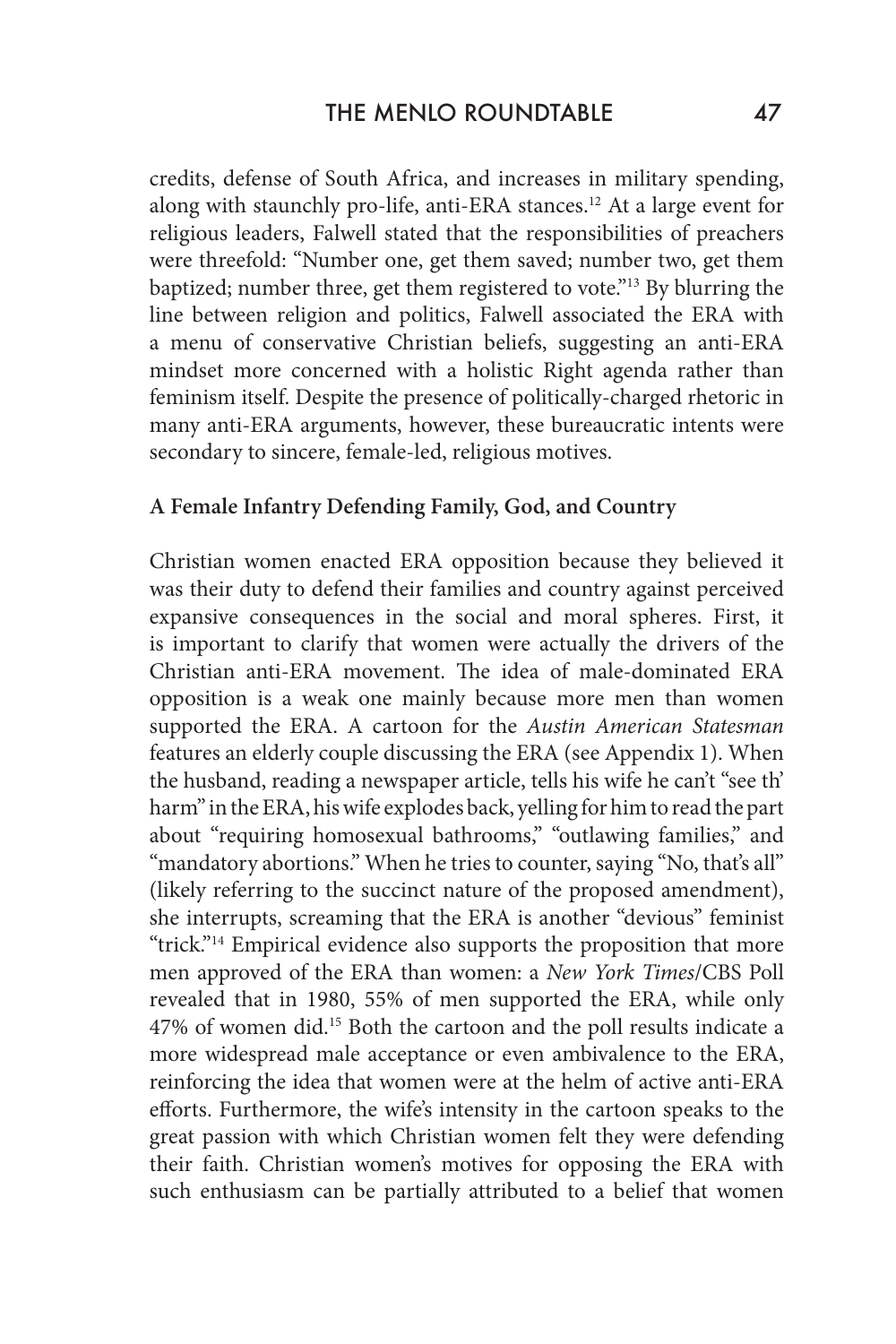were the appointed stewards of religion for their households. In this case, that perceived responsibility to ensure the moral future of their families and their country helped drive their anti-ERA efforts. Shirley Spellerberg, STOP ERA Florida Chairman, wrote that women were "drop[ping] everything to fight" in this "religious war," citing the fact that women "keep the family's faith" as a primary reason for their zeal. "Our women," wrote Spellerberg, "figure that the politicians and bureaucrats have had their turn and they've botched it," letting the United States decay into a "moral pygmy."16 The mass participation of Christian women that Spellerberg described further indicates the energized initiative that Christian women took on. Finally, women were both the primary participants and leaders of the entire anti-ERA movement. Phyllis Schlafly, no doubt the principal leader of the entire crusade, can be seen in numerous photographs leading STOP ERA rallies—rallies filled with women—whether they were picketing the White House or passing out STOP ERA apple pies (see Appendix 2). 17 Women served as the chairmen of STOP ERA chapters in various states, organized themselves, and reached out to male lawmakers, pressing them to oppose the ERA. For example, Mrs. Thomas Zeko of California did just this when she personally wrote to her representative Don Edwards in 1971 to voice her ERA opposition, arguing that the ERA would cause significant societal harm.<sup>18</sup> By contrast, men are scarce if not nonexistent in photos of anti-ERA rallies. This significant presence of female participants in the anti-ERA campaign further reveals that women were passionate enough and invested enough in anti-ERA sentiment that they would devote their time and talents to the cause. Ironically, women were immersing themselves in the maledominated political system in order to oppose an amendment that would objectively limit a woman's ability to have maximum influence in said political system. This paradox notwithstanding, by and large, women saw themselves as warriors who would defend their families tirelessly. Teddi Holt, homemaker and STOP ERA Georgia member, sums it up nicely. Holt wrote in her narrative antifeminist perspective that mothers "must stand up for the protection of our homes and our children." If they failed to "unite against threats to the home," she wrote, the "keepers of the home … will not have a home to keep!"19 So what threats, exactly, were women so fervently defending their homes from?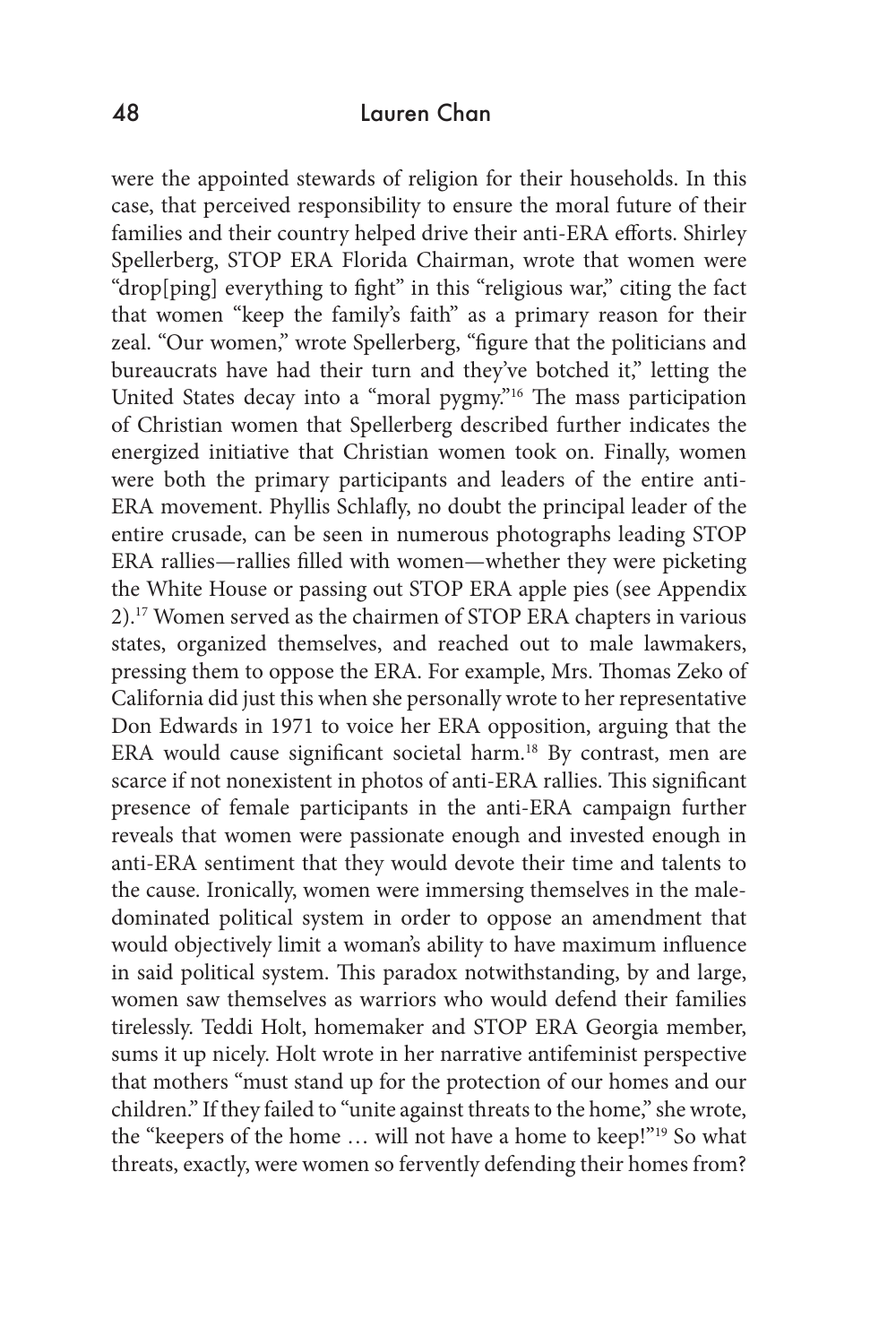Rather than equal rights for women, females' defense of the family sentiment was predicated upon the fear that the ERA was the first step in a slippery slope leading to an anti-family, non-Christian nation. First and foremost, Christians feared that the ambiguous wording of the ERA would provide for abuse of the amendment and allow liberal politicians to veer into unwanted social territories. Phyllis Schlafly, who was also a lawyer, communicated to her many followers that the ERA was so loosely worded that it would require additional court interpretation, which could not be trusted.<sup>20</sup> This fear reveals a deeper mistrust of the court system exacerbated by the liberal "Warren Court" of the 1960s and the recent Roe v. Wade decision of 1973. Based on the judicial context alone, Christians were unlikely to place their confidence in the Supreme Court with the ERA. However, many Christian mothers also believed that the ERA would remove them from their domain: their homes and children. Phyllis Schlafly, for example, wrote in the November 1972 issue of her monthly conservative report that the ERA would make a wife "equally responsible to provide a home for her family and to provide 50 percent of the financial support of her family."21 Being forced out of the home and into a job would have been a major lifestyle shift, and women—especially in a nation saturated with suburban ideals of stayat-home moms—were justifiably afraid of the prospect. As Teddi Holt wrote, feminists were "calling for liberation from the things women like me love most—our husbands, our children, our homes."22 This Christian fear of unwanted, forced freedom from the home reveals that their motivations for opposing the ERA were defensive in nature. Christians were also concerned with the encroachment of abortion rights. A photo of an anti-ERA protest contained a woman carrying a sign reading "Stop Abortion: Let REASON Not PRESSURE Determine Your Vote (see Appendix 3)."23 The *Austin American Statesman*'s cartoon also included this same fear: a wife shouting angrily about potential "mandatory abortions."24 Especially in the wake of the 1973 Roe v. Wade Supreme Court decision, which coincided with the beginning of major anti-ERA actions, abortion was a fear-inducing subject for Christian women who viewed it as murder. The protest photo and cartoon both demonstrate that while women were usually politically inactive, the reality of abortion was so repulsive to them that it ignited their enthusiasm for anti-ERA efforts. The issue of gay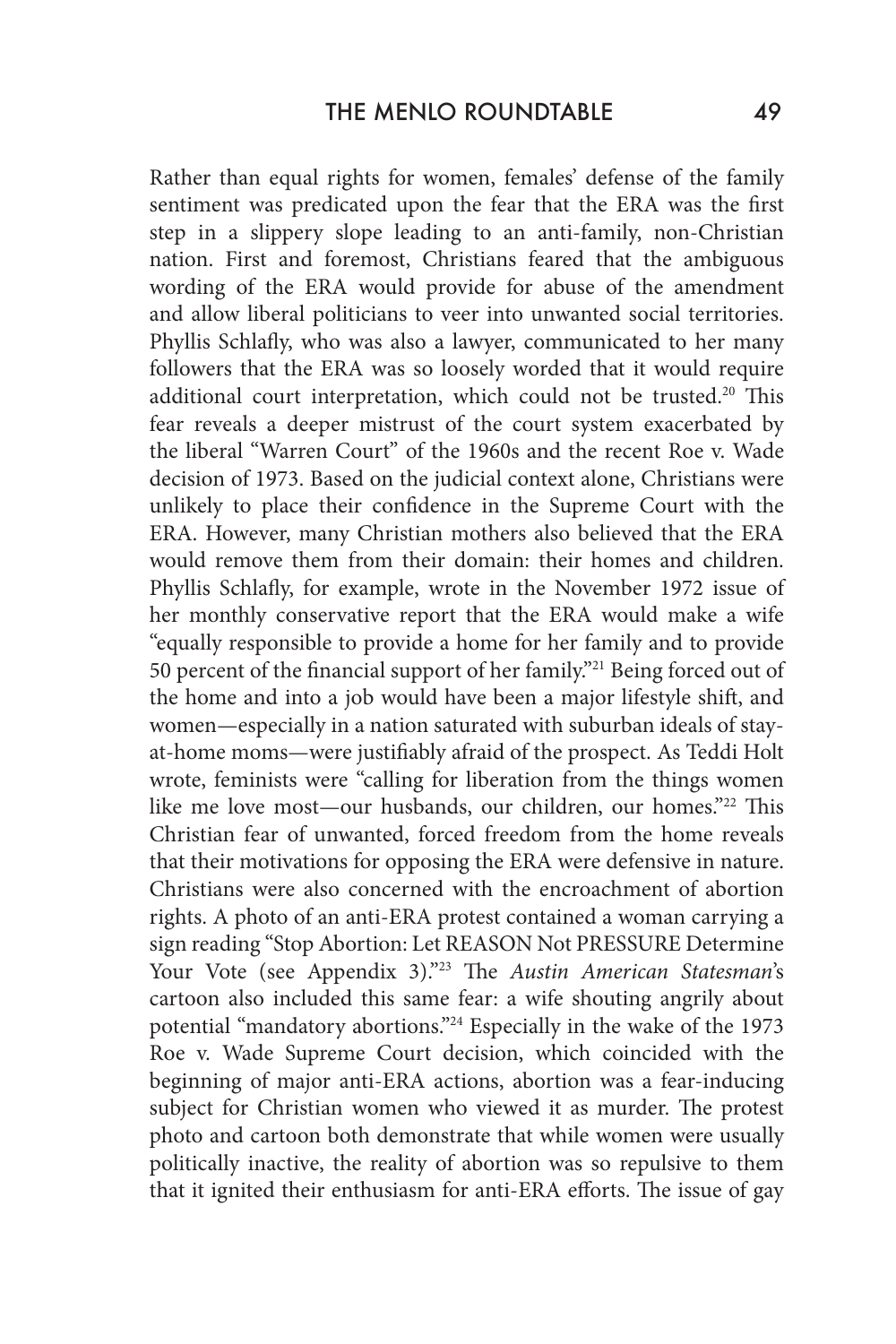rights was another speculative effect that Christians disdained because it challenged the traditional family and traditional understandings of the Bible. Televangelist Jerry Falwell voiced this fear at a large Christian event when he stated that the "ambiguous wording" of the ERA would mean that "homosexual marriages could not be disallowed anywhere." To roaring applause, Falwell declared that this effect would be a "repudiation of our conviction that the traditional family mold is right" and that "what God has condemned [cannot be] sanction[ed]."25 Falwell's suspicion of the connection between the ERA and gay rights displays the same traditional-family-centric, conservative reasoning for ERA opposition that many Christians adopted. For example, in Mrs. Thomas Zeko's letter to her House representative she prefaced her argument by stating her perceived intent of the "lesbians … of women's lib."26 By naming lesbian women as central components of the feminist movement, Zeko further displays this widespread Christian fear of nontraditional, non-heterosexual encroachments on American culture. Even at rallies, a disdain for gay rights was apparent through signs reading "God made Adam and Eve, not Adam and Steve," a clear dig at gay rights (see Appendix 4). 27 All these anti-ERA references to gay rights display the fearful conjecture that gender equality meant marriage equality. Finally, a Cold War fear of communism even seeped into the anti-ERA debates. The aforementioned Zeko letter categorized the women's lib movement as being comprised of "communists," revealing the inflation of perceived socialist presence within feminism.28 Similarly, STOP ERA member Teddi Holt wrote that the feminist movement was not only "begun by communist and socialist leadership," but was also "saying that our children needed to be 'socialised.'"29 This need to defend one's own offspring from socialist encroachments took "defense of the family" rhetoric to a very literal level for many Christian women, suggesting that the hypothetical arguments put forth by anti-ERA activists did not just defend God and family but also country and capitalism. It's clear that anti-ERA Christians paraded many consequences unrelated to gender equality itself—so what did they think about the rights of women?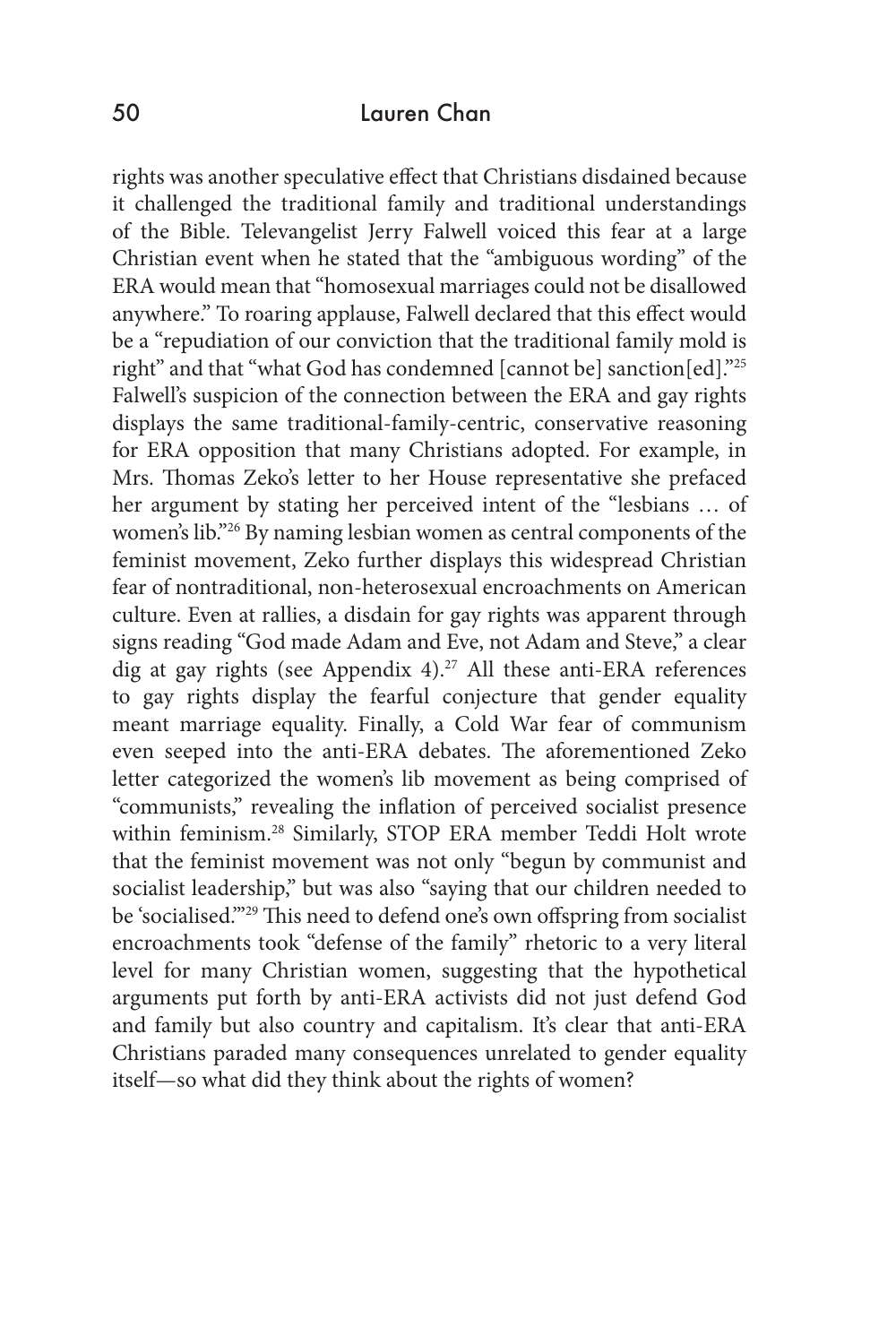#### **The Reduced Rights Amendment**

Ironically, Christian women who opposed the ERA were often actually in favor of equal rights between genders. Historian David Kyvig argued in his article "Historical Misunderstandings and the Defeat of the Equal Rights Amendment" that anti-ERA leaders connected with a population of women "not entirely opposed" to women's rights.<sup>30</sup> Indeed, the notion that all anti-ERA Christians protested women in the workplace is easily dispelled. Teddi Holt wrote in her anti-ERA narrative that she had no doubt a woman could be a competent president of the United States because she thought women were "exciting," "intelligent," and "very, very necessary."<sup>31</sup> In a similar vein, when Mrs. Thomas Zeko wrote to her representative in opposition to the ERA, she first conceded that "women, of course, should receive equal pay for equal work."32 Televangelist Jerry Falwell wrote in his 1980 book *Listen, America!* that working women should be regarded with dignity and rewarded equally for equal work.<sup>33</sup> Clearly, these Christians did not oppose equality for other women who wanted or needed to be in the workforce. In fact, they explicitly supported it, revealing that their true objections lay beyond the scope of gender equality. Furthermore, Christians believed that the ERA would do nothing in the realm of improving equality for women. In his book, Falwell went on to write that his real grievance was that gender equality in employment was not the central focus of the "present feminist movement" or of the ERA.34 Schlafly agreed: while she meticulously documented potential ERA-made changes to family life, moral standards, and even the military, she noted in a 1981 newsletter that she believed the ERA would make absolutely no changes to employment.<sup>35</sup> Schlafly and Falwell's arguments that employment equality, the alleged goal of the ERA, would not be changed, further reveal that Christians actually did consider equal rights for women to be a cause worthy of real change just not in the form of the ERA. It wasn't just top-level leadership that professed their support for equal rights itself. Protesters proclaimed their appreciation for women's rights by holding signs that read "Women's Rights—YES! ERA—NO!" And "Women's Rights—Yes.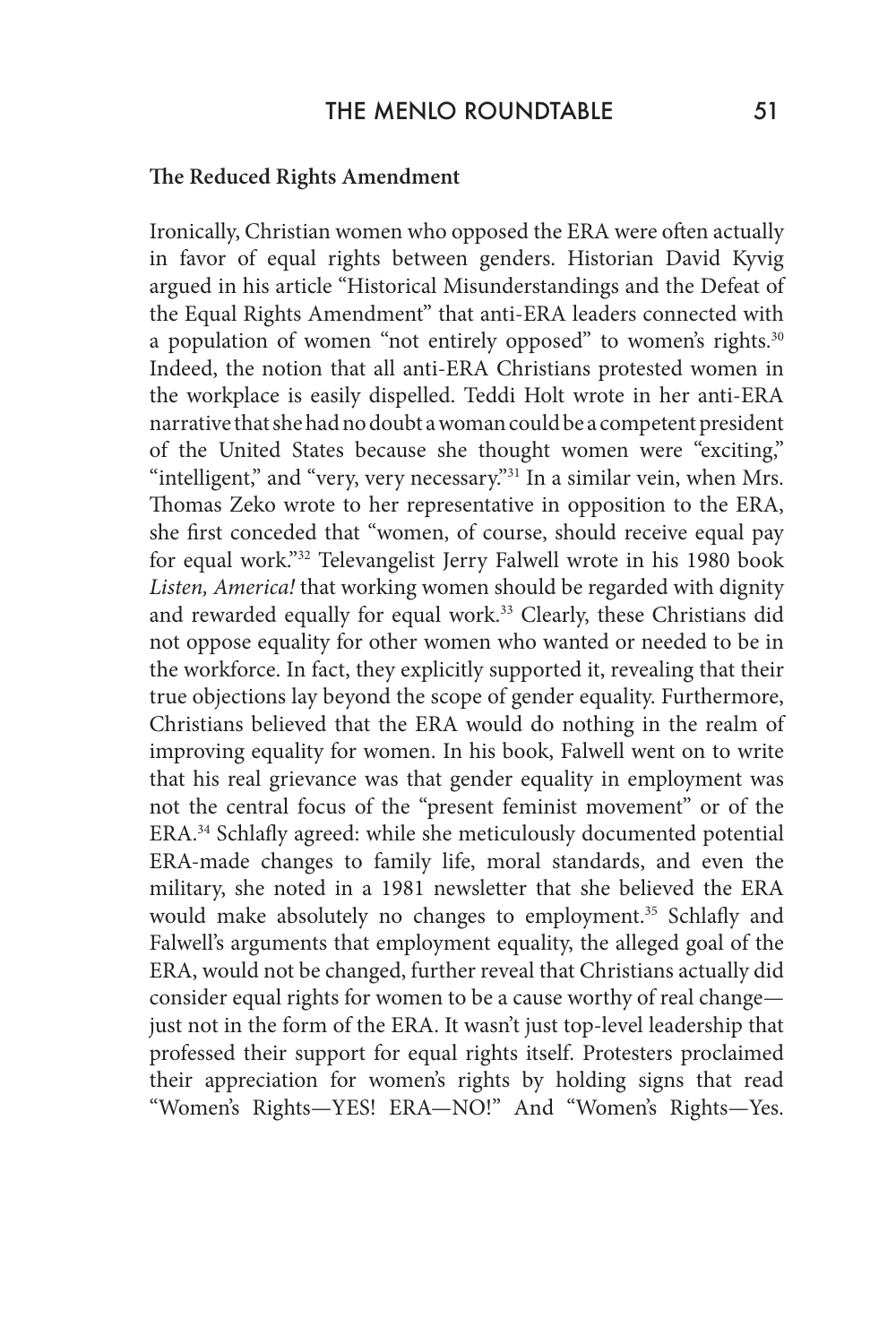The Amendment—No." reveal that while women were ready for equal rights, Christian women especially were not ready for the host of other ramifications they thought the ERA entailed (see Appendices 3 and 4). 36 Finally, Christian ERA opposition tended to support education for women and believed those opportunities would be impaired by the ERA. In Schlafly's 1977 book *The Power of the Positive Woman*, she argued that the ERA would force women's colleges to "go fully coed or give up all 'federal assistance,'" and since "graduates of women's colleges are more likely to be career achievers," the ERA would limit the career capacity of many women receiving an education.<sup>37</sup> Schlafly's statement reveals the effective yet paradoxical argument of accusing the ERA of harming the status of women already in a position to succeed. However, this proved to be one of ERA opposition's triedand-true tactics: tell women they already have rights—even superior rights—that the ERA would take away.

Many Christian women believed that they had superior rights and protections that the ERA would diminish. These perceived advantages fall into two major categories: financial security and physical safety. Financially, Christian women believed previous legislature already ensured protections against paycheck inequality. Phyllis Schlafly claimed that the ERA was unnecessary because of several laws already passed by Congress: the Equal Pay Act, Title VII of the Civil Rights Act, the Equal Employment Opportunity Act, Title IX of the Education Amendments, and credit protection legislation passed in 1974.<sup>38</sup> This points back to the dislike of the ERA's broad language; Christians preferred that discrimination be combatted through specific laws less prone to court manipulation. Christian women also relied on the Christian framework of financial support for the mother. Schlafly said that the "great legacy of Moses" stipulated that "children are a woman's best social security—her best guarantee of social benefits such as old age pension, unemployment compensation, workman's compensation, and sick leave … all the physical, financial, and emotional security."39 This argument reveals a Christian desire to retain the infrastructure of a religious family in which females remain dependent on the family for financial protection. Finally, ERA opponents believed that the ERA would actively hurt women financially. Schlafly, who believed the ERA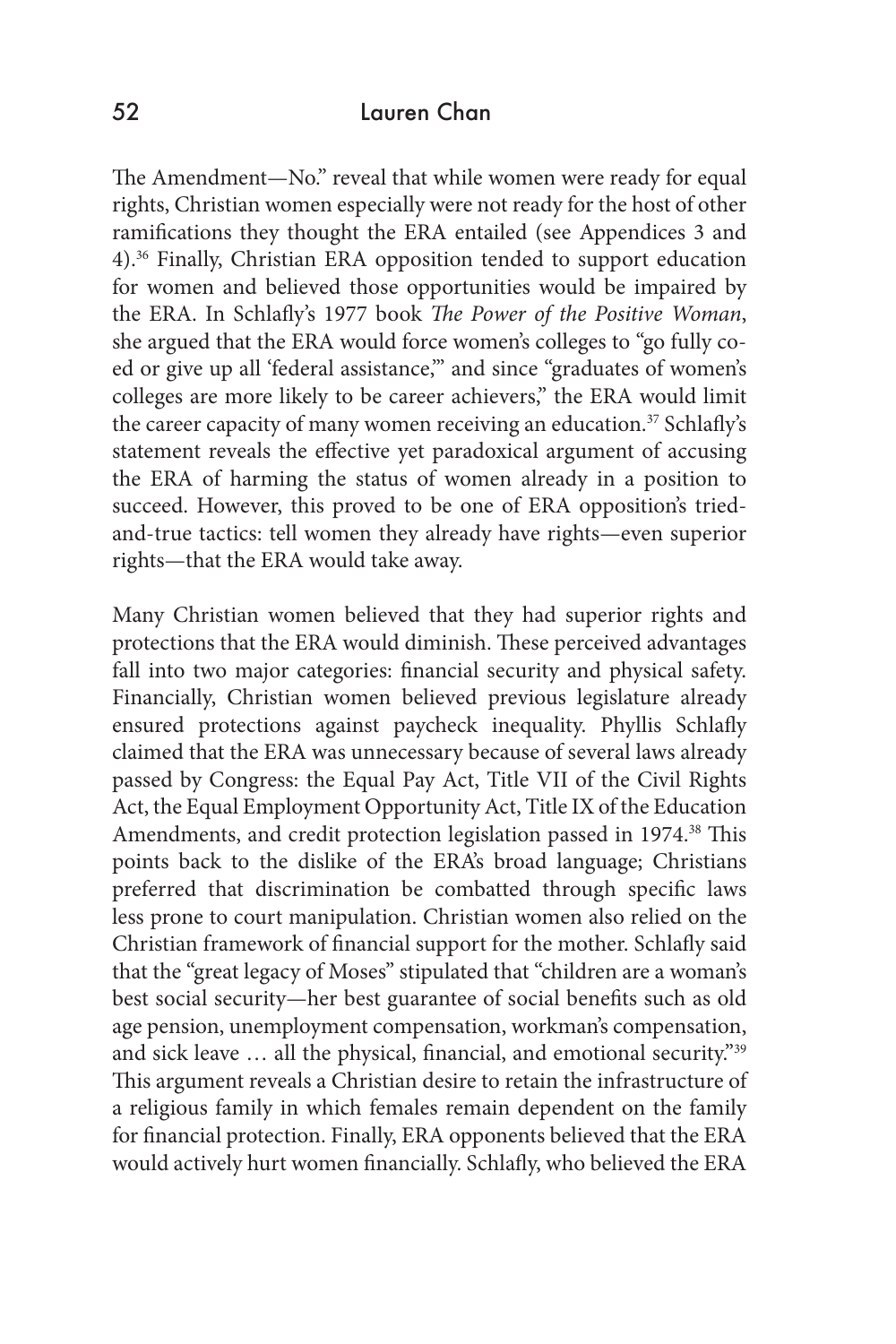would proliferate the nation with no-fault divorce, claimed that the ERA would "wipe out the state laws that require a husband to support his wife," forcing the "cast-off wife … to hunt for a job to support herself"-Schlafly even posited that life insurance commissions would no longer be able to approve lower life insurance premiums for women based on longer life expectancy.<sup>40</sup> Though such accusations seem petty, the fact that they were included reveals that every allegation was fodder for the flame of Christian outrage against the ERA. By expressing the potential threats that the ERA leveled against women, Schlafly effectively mobilized middle class Christian women who saw "danger, not promise, in independence" and were fearful of a workplace-andpaycheck world that many had never before experienced.<sup>41</sup>

The second category of protections that Christians felt they were preserving for women was physical safety. While it is difficult to ascertain whether or not the ERA actually would have sped up the inclusion of women in the draft, Christians feared that women would be drafted and assigned to combat duty if the ERA was passed. They believed it was men's God-given role to fight and defend women. When pressed further about why she thought Christianity and the ERA were incompatible, one woman at a Jerry Falwell Moral Majority event said the following: "God made man to be superior and to protect the woman. He didn't make women to go out and fight; he made the man to go out and fight and protect the woman."42 This ideological position suggests that Christians felt they were defending roles established by God himself. In a photo of an anti-ERA rally, young women wore badges reading "All that is between me and the draft is ERA (see Appendix 5)."43 This pushback demonstrates the panic that the threat of a draft struck into girls and women alike. This panic, exacerbated by the constant Cold War threat of an actual war, was a primary motivation for many women to oppose the ERA. If not for their own sakes, why not for their daughters' sakes? While claims of an all-gender draft may have been unsubstantiated, they were fuel for angry fire of ERA opponents. Anti-ERA leaders also pointed out a possible decrease in the safety of women even if they weren't drafted. Schlafly wrote in her widelydistributed November 1981 newsletter that the ERA would lower the consent age for sexual acts to twelve years old, legalize prostitution,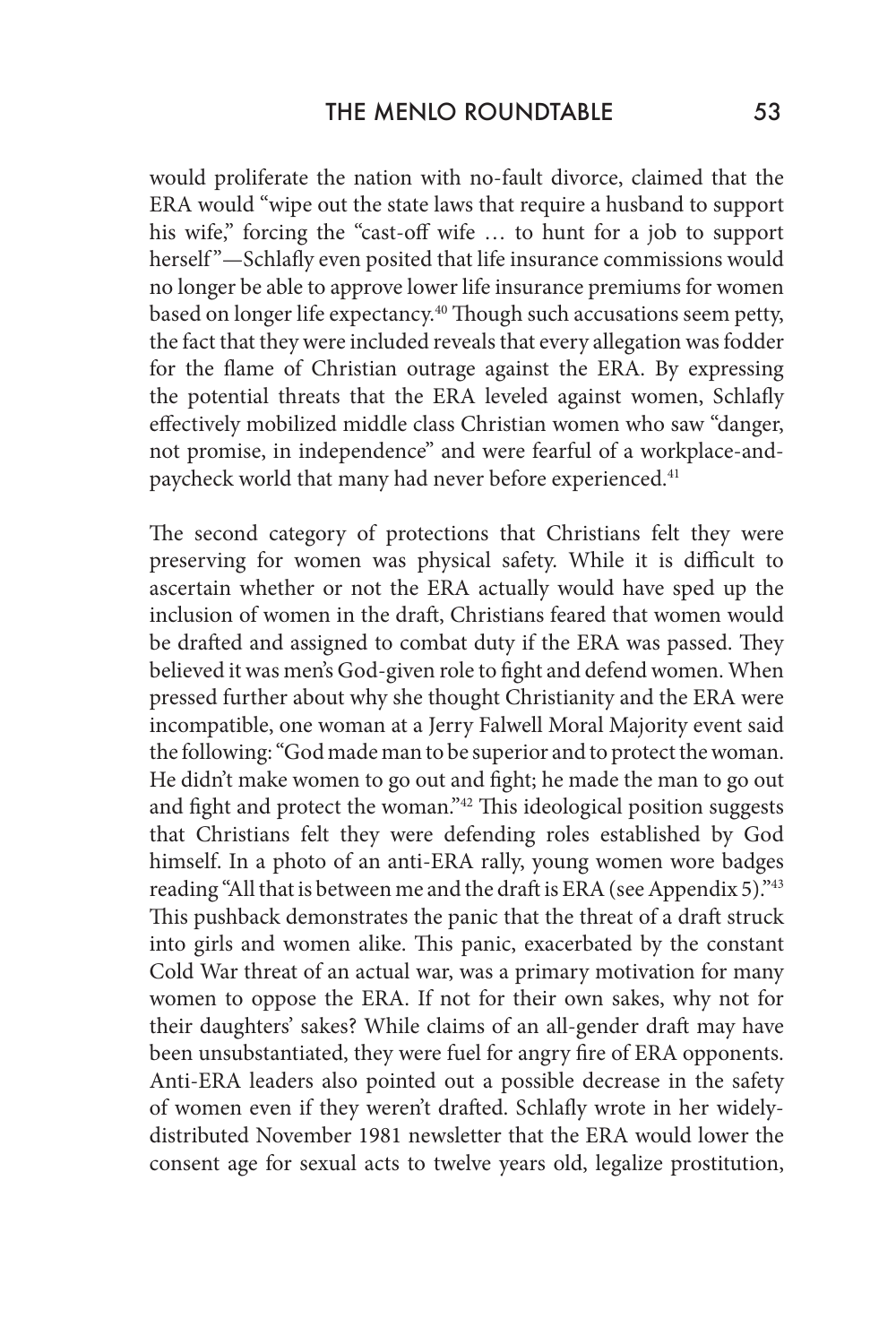and repeal the Mann Act, which protected women by criminalizing human trafficking and prostitution within the United States.<sup>44</sup> She also claimed that prisons, sports teams, and even bathrooms would be gender-integrated, all of which could carry opportunities for rape and abuse.45 In fact, the recent racial integration of public bathrooms made Southern states especially receptive to fears of major change in public facilities, and Senator Sam Ervin used these racist sentiments to his advantage during the inception of anti-ERA coalitions.<sup>46</sup> Finally and perhaps most alarmingly for her followers, Schlafly wrote that rape laws would be defanged due to the ERA.<sup>47</sup> Schlafly's statements were understandably frightening for women. The broadcasting of these scary potential physical dangers suggest that Christian women were influenced not just by social and financial ramifications but also by a natural human desire to defend their own bodies.

#### **The Lasting Legacy of the Silent Majority**

For Christians, the de jure goal of legal gender equality was overshadowed by the perceived de facto intent behind the ERA. Christian-held fear of the ERA was social (fear of nontraditional families, abortion, and gay rights), ethical (the desire to protect women), and even patriotic (defense of capitalism, the military, and democracy). In fact, Christian opposition to the ERA lay in nearly every single category except opposition to the ideal of equal rights for women—a misinterpretation that feminism struggles with to this day. The ERA was a perceived invasion on what they believed was ordained by God as morally and religiously sacred. To thousands of Christian men and women, the ERA itself was extremist in every way. It was, in Schlafly's own words, "extremist in its anti-family objectives," "extremist in its assault on our moral standards," and even "extremist in its attack on the effectiveness of our armed services."48 Religion has always been zealously discussed and vehemently defended. Therefore, it follows that any potential effect beyond equal rights for women would be attacked passionately by Christians as if their very identities were at stake. That was their reality: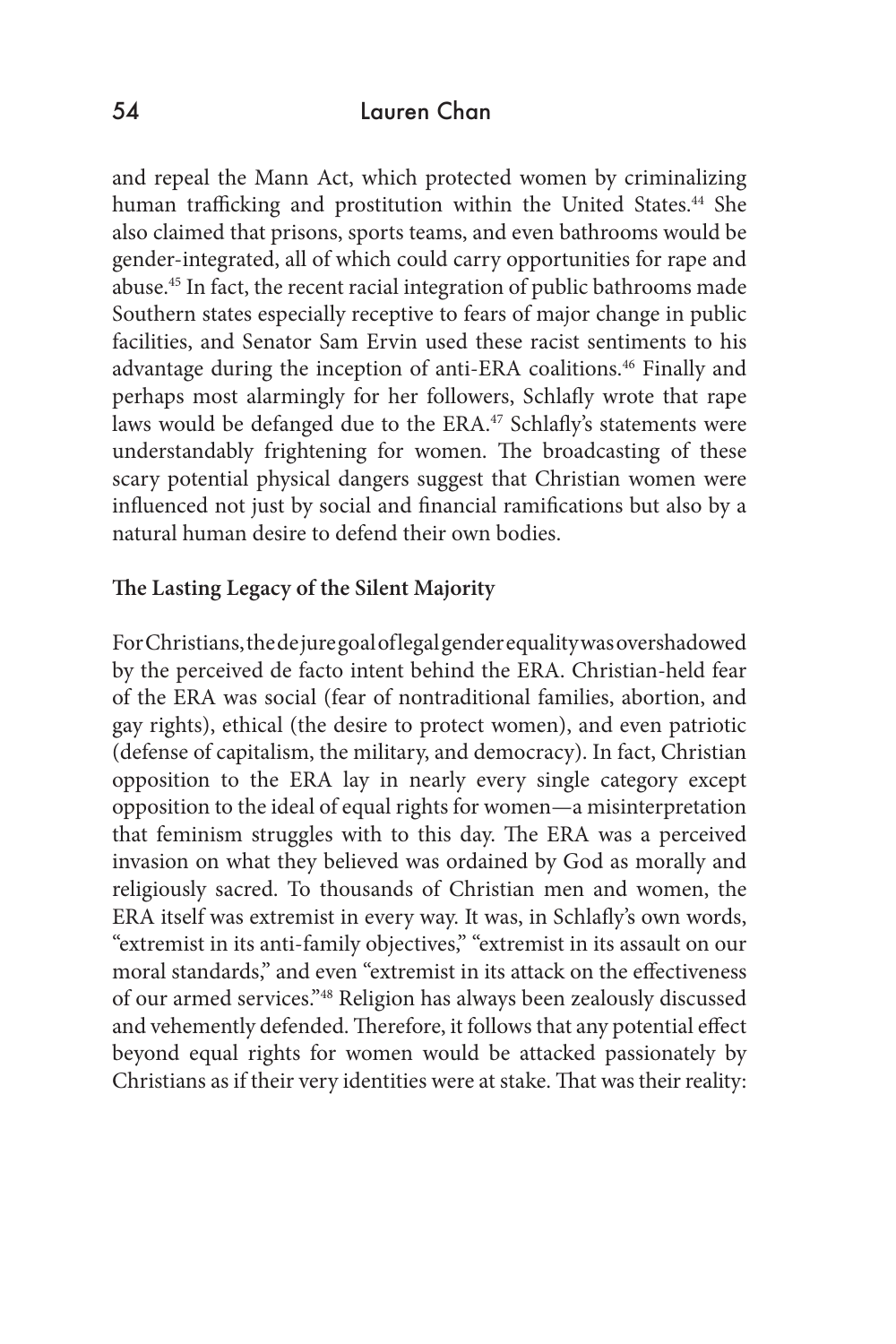their world view and way of life threatened by a single amendment. For present and future feminists, an important question still remains: is there a way to frame the ERA and feminism so that Christians can be convinced it would be beneficial to families and morality? Or are the Christian faith and feminism forever ostracized from one another? In this day and age, when it would appear that a third wave of feminism is re-entering the global scene, this question could be vital to the success of feminist accomplishments within the United States. It was certainly a life-or-death situation for the ERA.

Ultimately, the success of Phyllis Schlafly and the Religious Right against the ERA reveals the power of the supposedly "silent" majority of moderate, religious opinions that are said to be rarely expressed. Christian opposition to the ERA serves as a prime example of the power of this "silent majority" to be extremely loud and push back against liberalism with astonishing force. Today, at Trump rallies, crowds hold up a sign with the following slogan: "The Silent Majority Stands With Trump." A closer glance reveals that the rise of Trump actually has many parallels to ERA opposition. For feminists and liberals intent on securing legally-mandated equal rights for women, Phyllis Schlafly was a demonic figure. Betty Friedan even publicly told Schlafly, "I'd like to burn you at the stake."<sup>49</sup> This sentiment is not unlike that of liberals who fearfully gawk at the meteoric rise of Trump or other ultra-conservative 2016 presidential candidates like Ted Cruz. Schlafly and her anti-ERA ranks, similar to Trump and his supporters, cared far more about outcome than process and weren't afraid to inflate fears, exaggerate consequences of contemporary politics, or make their rallies flashy and impassioned. One journalist, for example, called Phyllis Schlafly's STOP ERA rallies as "the best show in town."50 The combination of a fear-driven campaign and a polarizing leader like Trump in his presidential campaign or Phyllis Schlafly in her anti-ERA crusade are just two examples of progressive change promoting intense backlash, a pattern that has echoed throughout United States history.  $\bullet$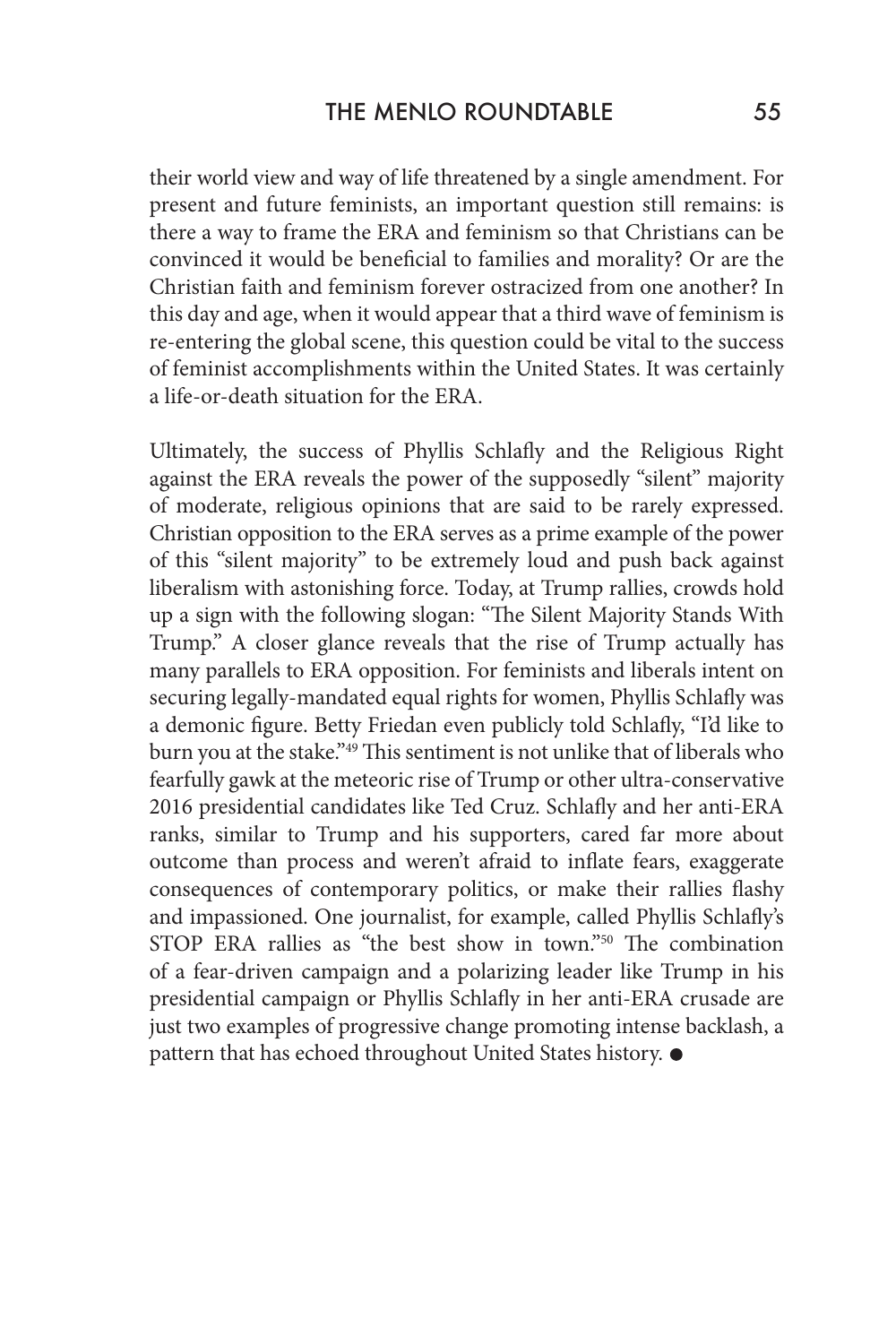## **Appendices**

## *Appendix 1*



*Sargent, Ben. "Mona, Darned if..." In* Why We Lost the ERA*. Chicago: University of Chicago Press, 1968.*

### *Appendix 2*



*Dale Wittner.* Phyllis Schlafly Dispenses Ammunition to the Troops*. In* The Sweetheart of the Silent Majority: The Biography of Phyllis Schlafly, by Carol *Felsenthal. Garden City: Doubleday & Company, 1981.*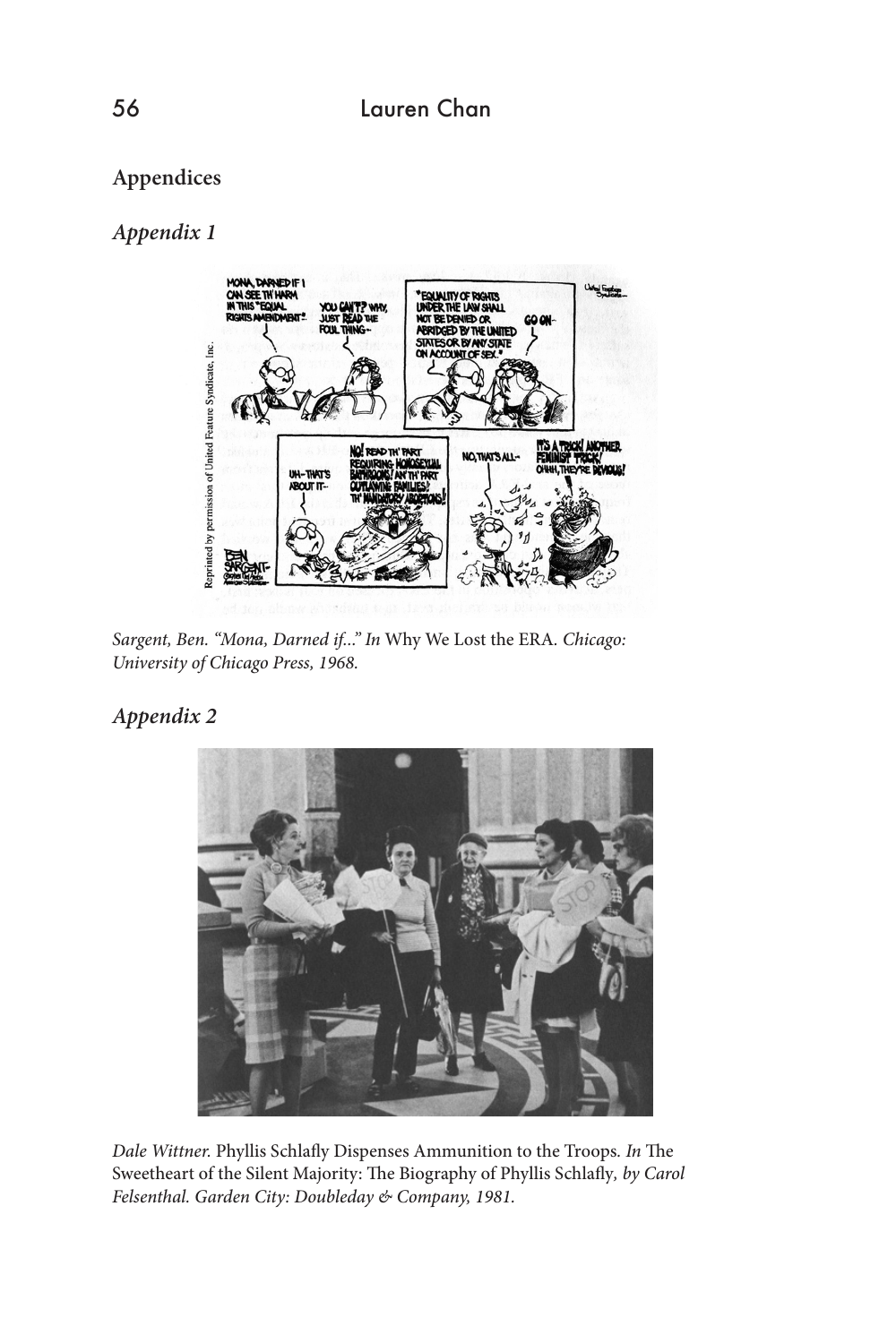# THE MENLO ROUNDTABLE 57

# *Appendix 3*



*"Raleigh Rally." In* Sex, Gender, and the Politics of ERA: A State and the Nation*. New York: Oxford University Press, 1990.*

# *Appendix 4*



*Wide World Photos.* Schlafly and Company. *In* The Sweetheart of the Silent Majority: The Biography of Phyllis Schlafly*, by Carol Felsenthal. Garden City: Doubleday & Company, 1981.*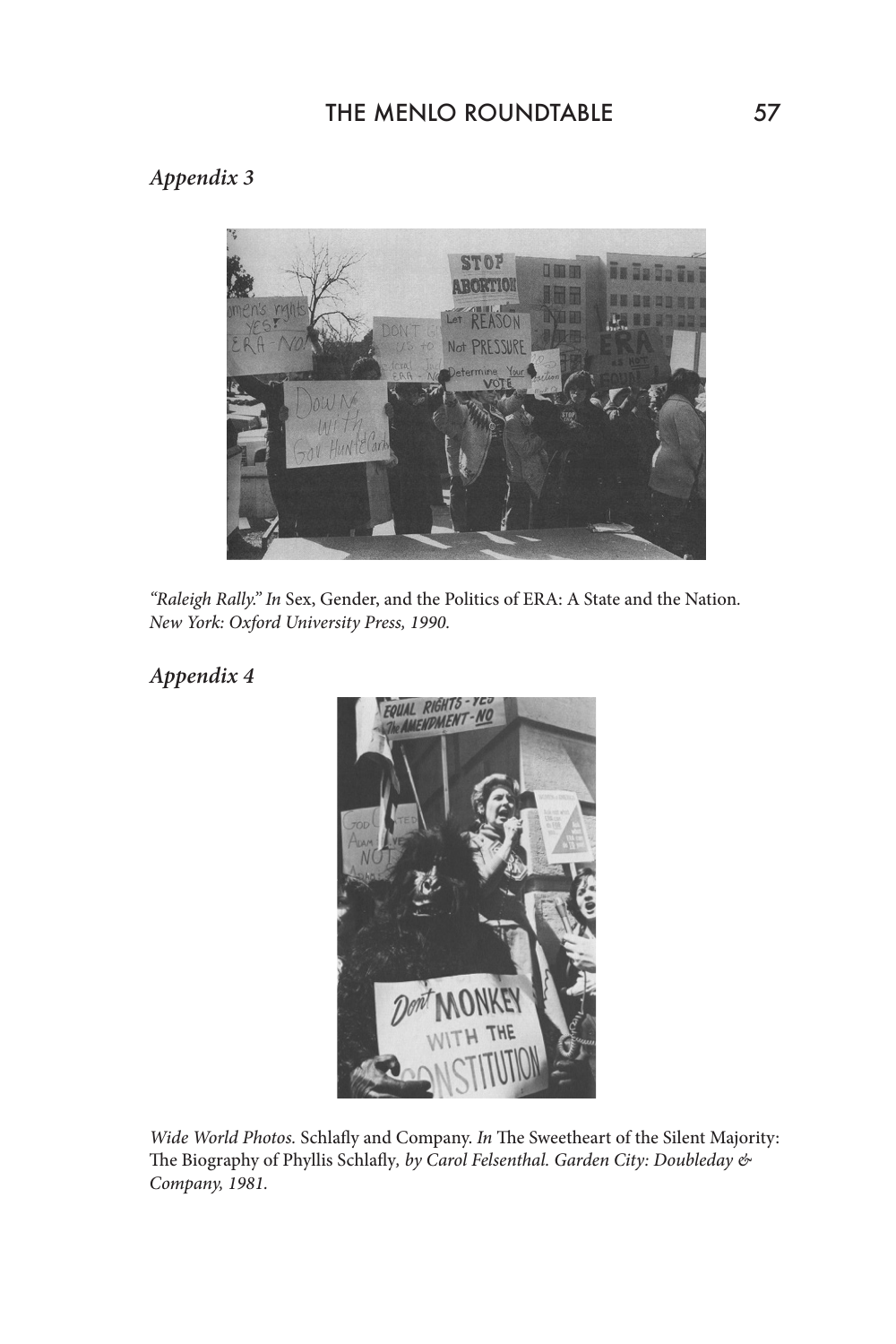# *Appendix 5*



*"Me and the Draft." In* Sex, Gender, and the Politics of ERA: A State and the Nation*. New York: Oxford University Press, 1990.*

## **Notes**

1. David E. Kyvig, "Historical Misunderstandings and the Defeat of the Equal Rights Amendment," *The Public Historian* 18, no. 1 (Winter 1996): 45, JSTOR.

2. Donald G. Mathews and Jane Sherron De Hart, *Sex, Gender, and the Politics of ERA: A State and the Nation* (New York: Oxford University Press, 1990), vii.

3. Ibid.

4. Donald G. Mathews, "'Spiritual Warfare': Cultural Fundamentalism and the Equal Rights Amendment," *Religion and American Culture: A Journal of Interpretation* 3, no. 2 (Summer 1993): 129, JSTOR.

5. Unnamed Woman, interview by Bill Moyers, *Moyers Moment*, last modified August 31, 2012, accessed December 3, 2015, http://billmoyers.com/content/bill-moyers-on-the-riseof-the-religious-right/.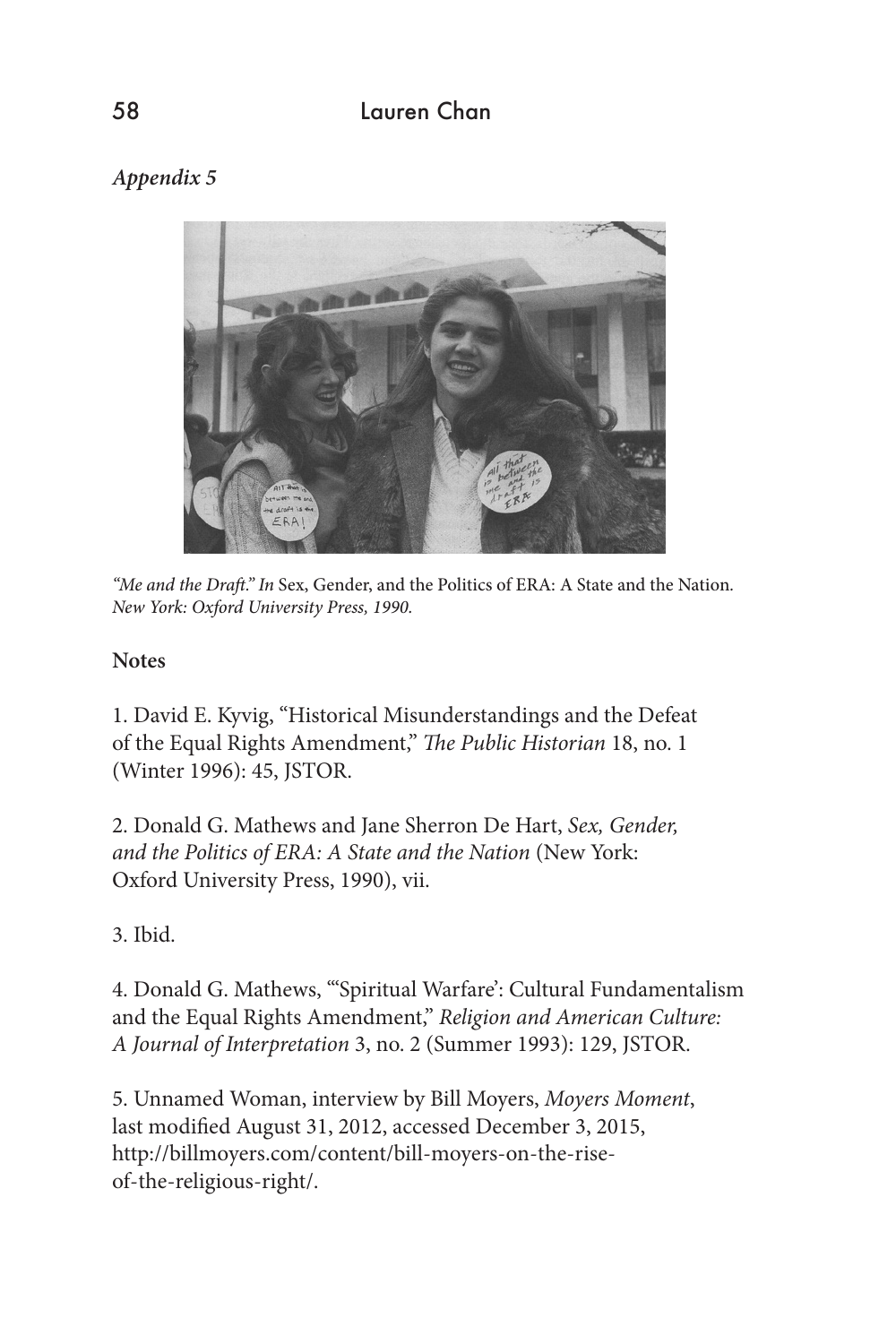6. Mathews, "'Spiritual Warfare': Cultural Fundamentalism and the Equal Rights Amendment," 131.

7. Kyvig, 51.

8. Seth Dowland, "'Family Values' and the Formation of a Christian Right Agenda," *Church History* 78, no. 3 (September 2009): 607, JSTOR.

9. Mathews, *Sex, Gender, and the Politics of ERA: A State and the Nation*, 51.

10. Donald T. Critchlow and Nancy Maclean, *Debating the American Conservative Movement: 1945 to the Present* (Boulder: Rowman & Littlefield Publishers, 2009), 40.

11. Ibid.

12. Clyde Wilcox, "Laying up Treasures in Washington and in Heaven: The Christian Right and Evangelical Politics in the Twentieth Century and Beyond," *OAH Magazine of History* 17, no. 2 (January 2003): 26, JSTOR.

13. Jerry Falwell, interview by Bill Moyers, *Moyers Moment*, last modified August 31, 2012, accessed December 3, 2015, http://billmoyers.com/content/bill-moyers-on-the-rise-of-thereligious-right/.

14. Ben Sargent, "Mona, Darned if…", in *Why We Lost the ERA* (Chicago: University of Chicago Press, 1986), 115.

15. Leslie Bennetts, "Winning Over Women Who Will Vote," *The New York Times*, October 17, 1980, Proquest Historical Newspapers.

16. Carol Felsenthal, *The Sweetheart of the Silent Majority: The Biography of Phyllis Schlafly* (Garden City: Doubleday & Company, 1981), 52-53.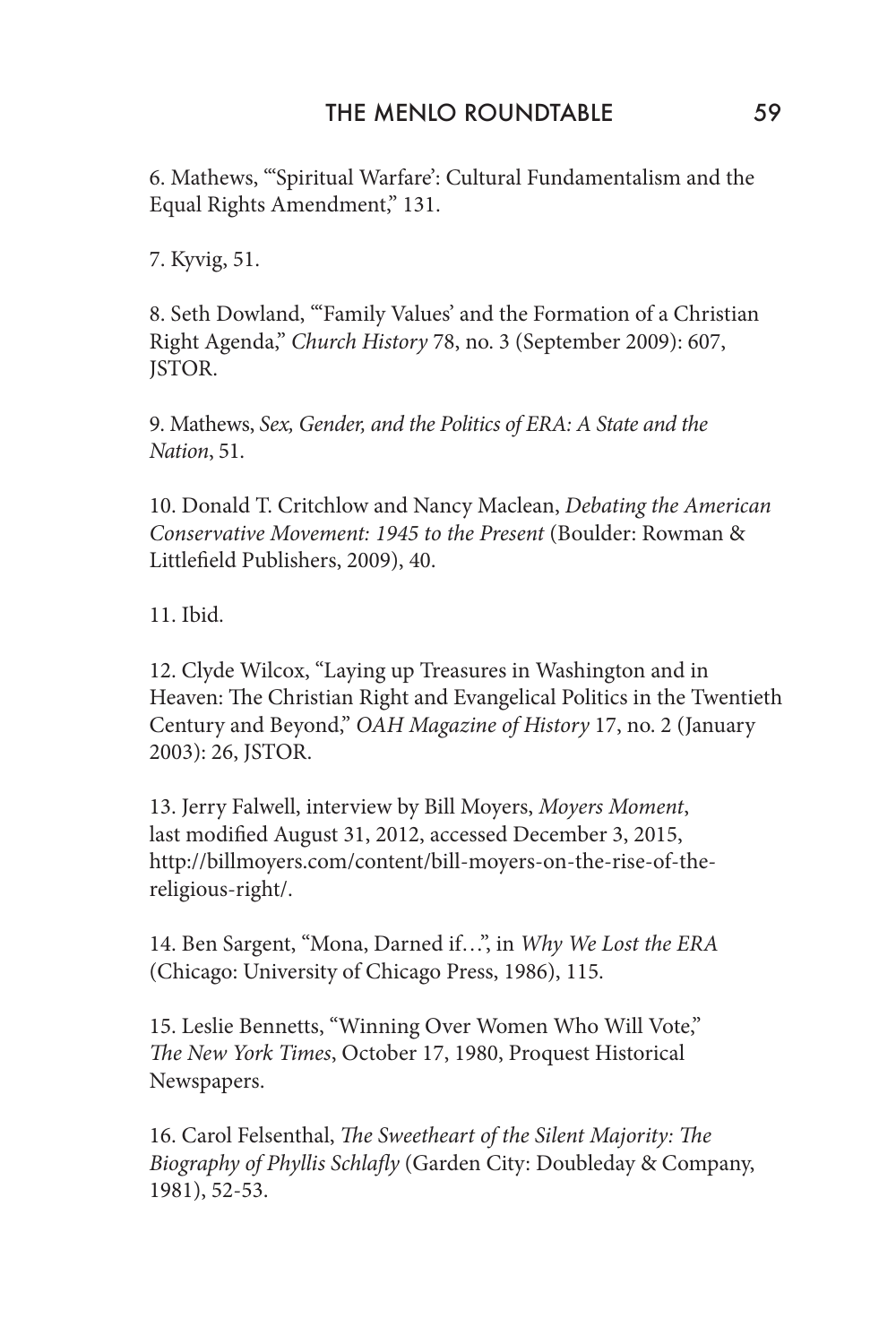17. Felsenthal, 169.

18. Thomas Zeko to Don Edwards, September 9, 1971, in *The National Archives: Education Updates*, ed. Christine Blackerby, http://education.blogs.archives.gov/2013/12/05/the-equalrights-amendment/.

19. Teddi Holt, *Women Who Do and Women Who Don't Join the Women's Movement* (London: Routledge & Kegan Paul, 1984), 54.

20. Critchlow, *Debating the American Conservative Movement: 1945 to the Present*, 40.

21. Jane J. Mansbridge, *Why We Lost the ERA* (Chicago: University of Chicago Press, 1986), 90.

22. Holt, 51.

23. Mathews, *Sex, Gender, and the Politics of ERA: A State and the Nation*, 101.

24. Sargent.

25. Falwell, interview by Bill Moyers.

26. Zeko.

27. Dale Wittner, *Anti-ERA Protesters, in The Sweetheart of the Silent Majority: The Biography of Phyllis Schlafly*, by Carol Felsenthal (Garden City: Doubleday & Company, 1981), 169.

28. Zeko.

29. Holt, 52.

30. Kyvig, 52.

31. Holt, 49.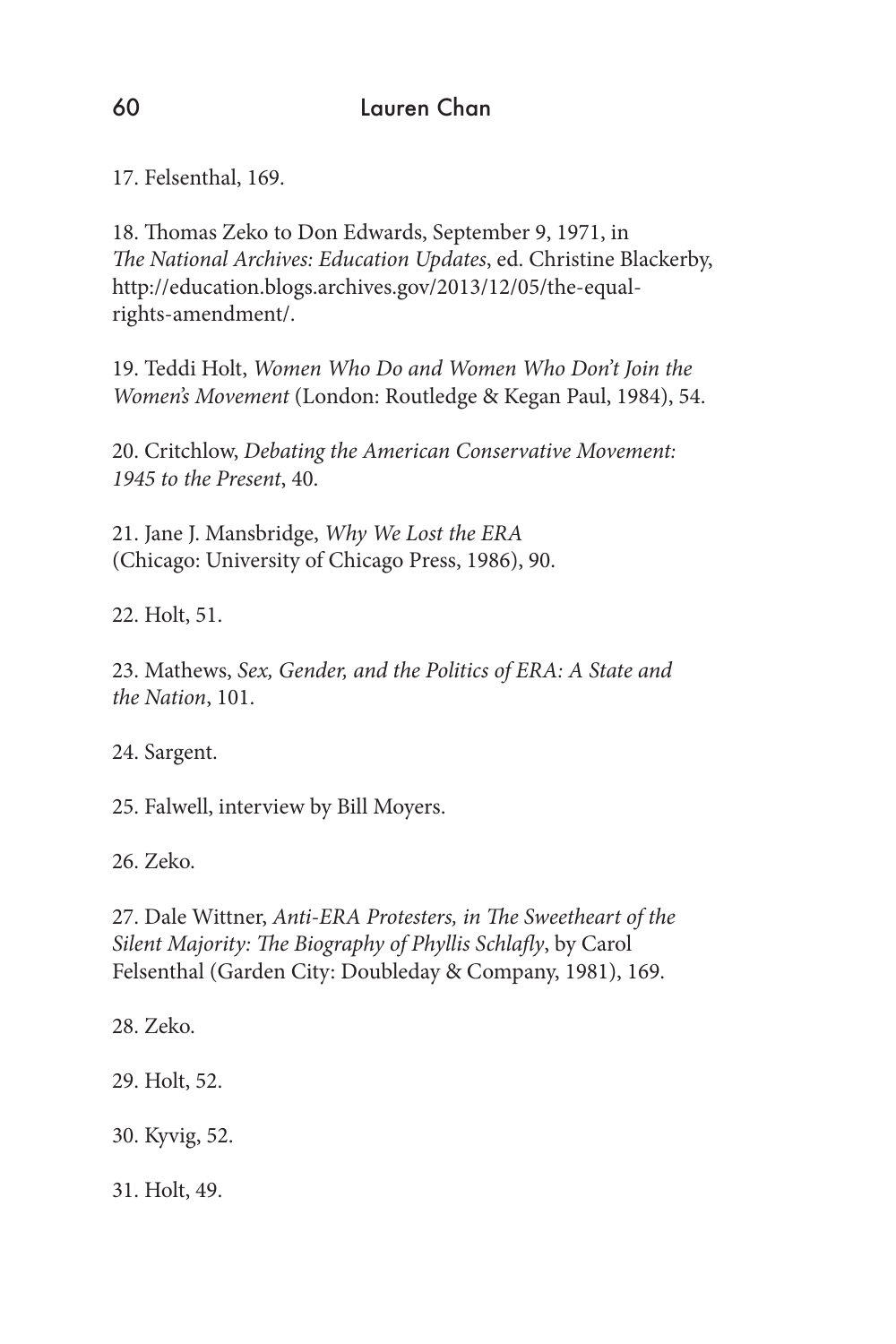32. Zeko.

33. Jerry Falwell, *Listen, America!* (Garden City: Doubleday & Company, 1980), 150.

34. Ibid.

35. Phyllis Schlafly, "How ERA Would Change Federal Laws," *The Phyllis Schlafly Report* 15, no. 4 (November 1981): 4, Eagle Forum.

36. "Women's Rights Yes, ERA No," in *Sex, Gender, and the Politics of ERA: A State and the Nation* (New York: Oxford University Press, 1990), 101.

37. Phyllis Schlafly, *The Power of the Positive Woman* (New Rochelle: Arlington House Publishers, 1977), 119.

38. Critchlow, *Debating the American Conservative Movement: 1945 to the Present*, 39-40.

39. Ibid., 198.

40. Schlafly, *The Power of the Positive Woman*, 83; Mansbridge, 111.

41. Critchlow, 253.

42. Unnamed Woman, interview by Bill Moyers.

43. "Me and the Draft," in *Sex, Gender, and the Politics of ERA: A State and the Nation* (New York: Oxford University Press, 1990), 71.

44. Schlafly, "How ERA Would Change Federal Laws."

45. Ibid.

46. Kyvig, 51.

47. Schlafly, "How ERA Would Change Federal Laws."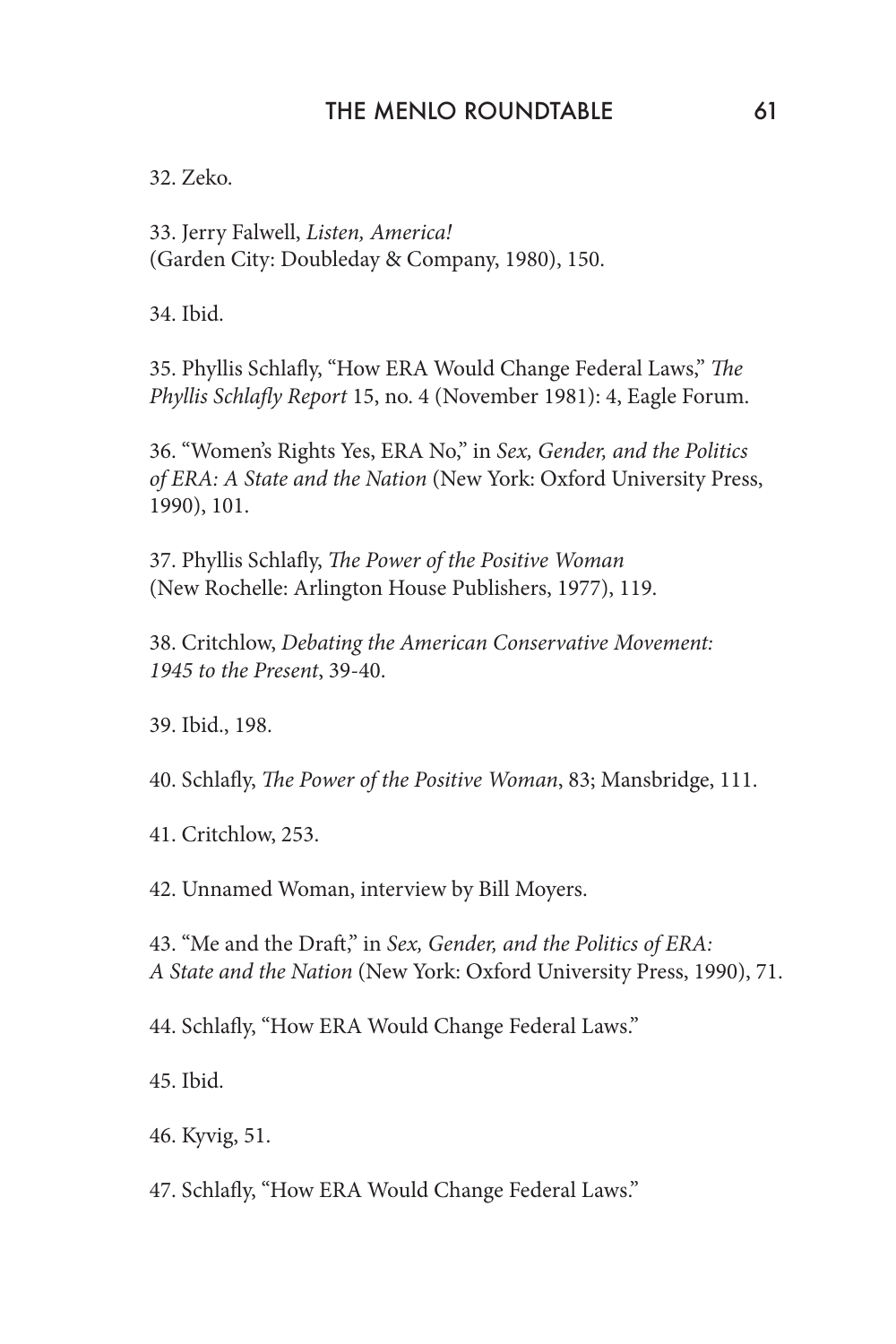48. Ibid.

49. Felsenthal, 301.

50. Felsenthal, 168.

## **Bibliography**

Bennetts, Leslie. "Winning Over Women Who Will Vote." *The New York Times*, October 17, 1980. Proquest Historical Newspapers.

Critchlow, Donald T. and Nancy Maclean. *Debating the American Conservative Movement: 1945 to the Present*. Boulder: Rowman & Littlefield Publishers, 2009.

Dowland, Seth. "'Family Values' and the Formation of a Christian Right Agenda." *Church History* 78, no. 3 (September 2009): 606-31. JSTOR.

Falwell, Jerry. Interview by Bill Moyers. *Moyers Moment*. Last modified August 31, 2012. Accessed December 3, 2015. http://billmoyers.com/content/bill-moyers-on-the-rise-of-thereligious-right/.

\_\_\_\_\_\_\_\_\_\_\_\_ *Listen, America!* Garden City: Doubleday & Company, 1980.

Felsenthal, Carol. *The Sweetheart of the Silent Majority: The Biography of Phyllis Schlafly*. Garden City: Doubleday & Company, 1981.

Holt, Teddi. *Women Who Do and Women Who Don't Join the Women's Movement*. Edited by Robyn Rowland. London: Routledge & Kegan Paul, 1984.

Kyvig, David E. "Historical Misunderstandings and the Defeat of the Equal Rights Amendment." *The Public Historian*, 18, no. 1 (Winter 1996): 45-63. JSTOR.